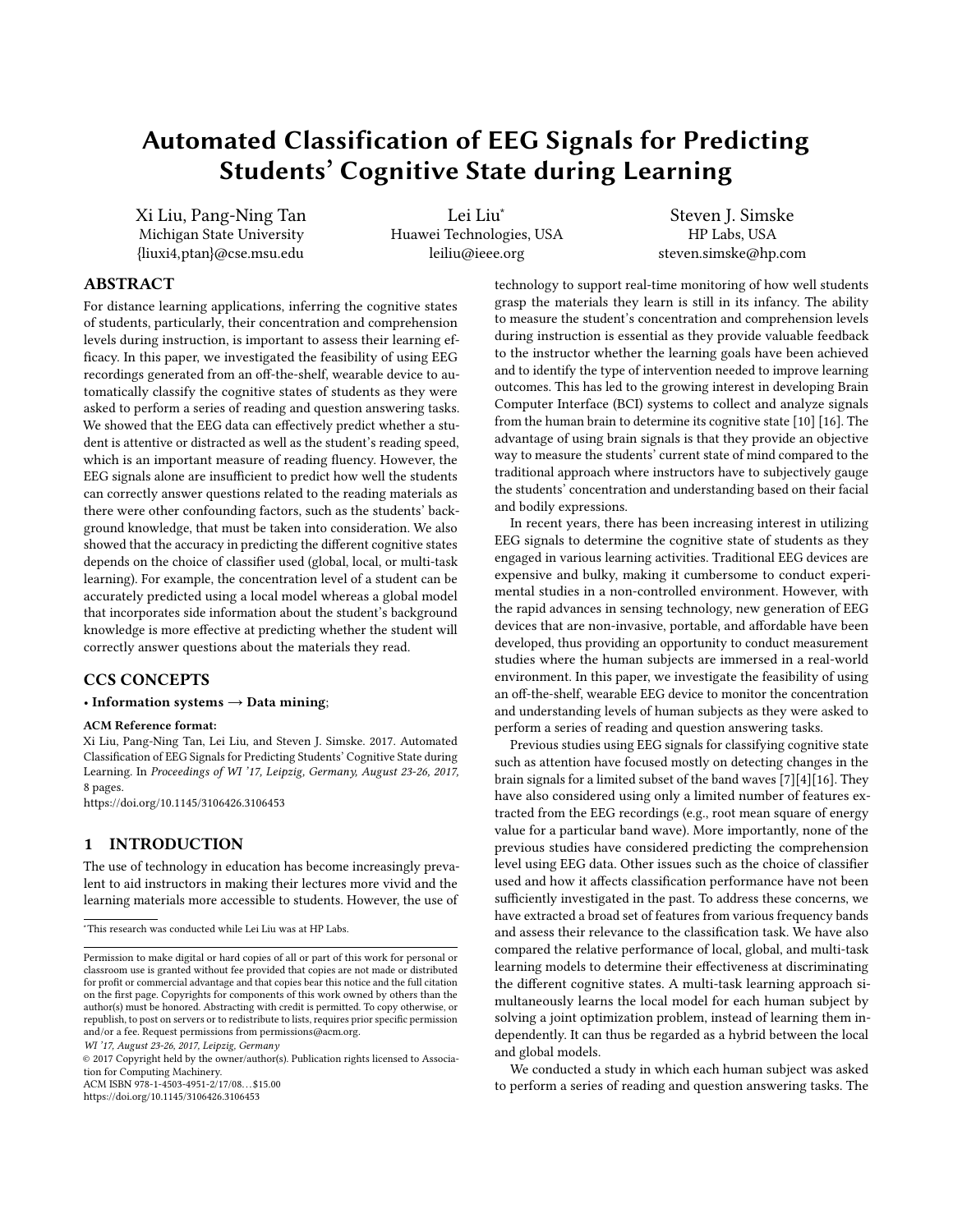<span id="page-1-0"></span>Table 1: Summary of EEG classification tasks.

| Cognitive state | Binary classes | Mental task             |
|-----------------|----------------|-------------------------|
| Concentration   | Attentive/     | Reading task            |
| level           | Distracted     |                         |
| Reading speed   | Fast/slow      | Reading task            |
| Recall level    | Good/Poor      | Question-answering task |

EEG data collected from this study were used to develop predictive models for three cognitive state classification tasks summarized in Table [1.](#page-1-0) The classification tasks are useful as they provide valuable feedback that can be used to improve learning outcomes. For example, accurate classification of concentration level can help the instructors to determine whether the students paid careful attention to the materials that were taught. Second, reading speed is an important indicator of reading fluency or the decoding skills of readers [\[8\]](#page-7-5). Reading speed is measured as a ratio between the duration in which a subject spent on the reading material and the number of words in the given passage. A threshold is set to decide whether the reading speed is high or low. For example, if a student spends, on average, 200 words per minute to read a given passage, then a fast reading speed, say, above 250 words per minute, may indicate that the passage can be easily comprehended by the student or that the student tries to quickly skim through the material without focusing on its details. Finally, the ability to correctly answer questions related to the reading materials provide a good indication about the reading comprehension skills of the student.

A major challenge to this research is obtaining reliable ground truth labels for the various classification tasks. For example, it is hard to tell whether a subject is attentive or distracted during a reading session. In [\[11\]](#page-7-6), videos of the subjects' facial expressions were recorded for experts to interpret whether they were paying attention. Such visual inspection is very subjective and is prone to misinterpretation. To overcome this problem, following the approach used in [\[10\]](#page-7-1), the EEG measurements were taken both during reading and non-reading ("mind-wandering") sessions to distinguish between attentive and distracted states of mind.

In summary, the main contributions of this work are as follows:

- (1) We investigated the feasibility of using EEG data to infer various cognitive states of human subjects. Our results suggested that EEG data can reliably predict the concentration and reading speed levels of the subjects. However, predicting recall level is more challenging as it can be affected by other external factors (e.g., proficiency and background of the subjects).
- (2) We designed experiments to collect ground truth labels for the various cognitive state classification tasks.
- (3) We compared the performance of various types of classifiers (local, global, and multi-task learning) in terms of their accuracy in distinguishing different cognitive states. We showed that a local model is sufficient to predict the students' concentration level. However, a global model that incorporates side information is more effective at predicting recall level (though its accuracy is lower than those for concentration and reading speed level predictions).

#### 2 RELATED WORK

This section reviews some of the previous works on the application of EEG data for educational purposes. Recent progress in neuroscience has given us a deeper understanding of how the brain works and provides us with novel ways to detect and analyze brain activities. While there are other brain activity monitoring and imaging techniques available beside EEG, many of them, such as MEG (magnetoencepha-lography) and fMRI, require strict working conditions (e.g. in a shielded room), special equipments (such as liquid helium-cooled detectors), and licensed experts to operate the machine. EEG devices are easier to use and non-invasive compared to others such as electrocorticography, which make them more suitable to be deployed in a classroom or other real-world environment. For this reason, EEG has been widely used, not only in a clinical setting, but also to aid in neuroscience, cognitive science, and psychology research. Various EEG studies have been conducted to explain human emotions and expressions [\[14\]](#page-7-7) [\[4\]](#page-7-4), as well as measuring the cognitive load when performing tasks such as driving [\[15\]](#page-7-8) and studying [\[3\]](#page-7-9).

Monitoring the cognitive states of students is particularly useful for applications such as distance learning due to the lack of faceto-face interactions between the instructor and students. Previous research has shown that cognitive efforts such as concentration was found to be highly correlated with EEG frequencies [\[16\]](#page-7-2) [\[5\]](#page-7-10) [\[11\]](#page-7-6). Nevertheless, obtaining the ground truth label about the concentration level of a human subject is harder to determine. In [\[11\]](#page-7-6), the participants were subjected to two different scenarios: learning with and without distractions, in which the former was used to represent concentrated state of mind while the latter represents distracted state. In [\[9\]](#page-7-11), the participants were asked to rate their own perceived level of concentration with SAM (Self-Assessment Manikin) test [\[13\]](#page-7-12). The self-assessment is used to provide the ground label of the data. However, labels obtained based on self reporting is harder to use since they vary from one subject to another. In [\[11\]](#page-7-6), participants' facial expressions were also recorded for experts to determine their concentration level. This approach is highly subjective and prone to misinterpretation.

Previous studies are also limited in that they focus on EEG signals from a limited number of band waves to determine the cognitive state of the subjects. In [\[7\]](#page-7-3), only the  $\alpha$  band wave was investi-gated for cognitive loads whereas in [\[9\]](#page-7-11), the  $\alpha$  and  $\theta$  band waves were extracted as features for concentration classification. There is also a commonly used index of concentration level known as E-signals [\[16\]](#page-7-2), which is based on the  $\alpha$ ,  $\beta$  and  $\theta$  band waves. None of these studies consider the complete spectrum of the EEG signals. Many of the previous studies also use the raw values of the band waves to train their models. For example, in [\[16\]](#page-7-2), the task engagement index was calculated using the magnitude of the band waves, while in [\[14\]](#page-7-7), the signals from each channel electrode was directly used as features. Finally, none of the previous studies consider using EEG data to monitor the understanding level of students.

## 3 METHODOLOGY

This section describes our methodology for using EEG data to infer the cognitive states of human subjects. The EEG data was obtained using an adjustable, lightweight EEG headset called Muse [\[1\]](#page-7-13). The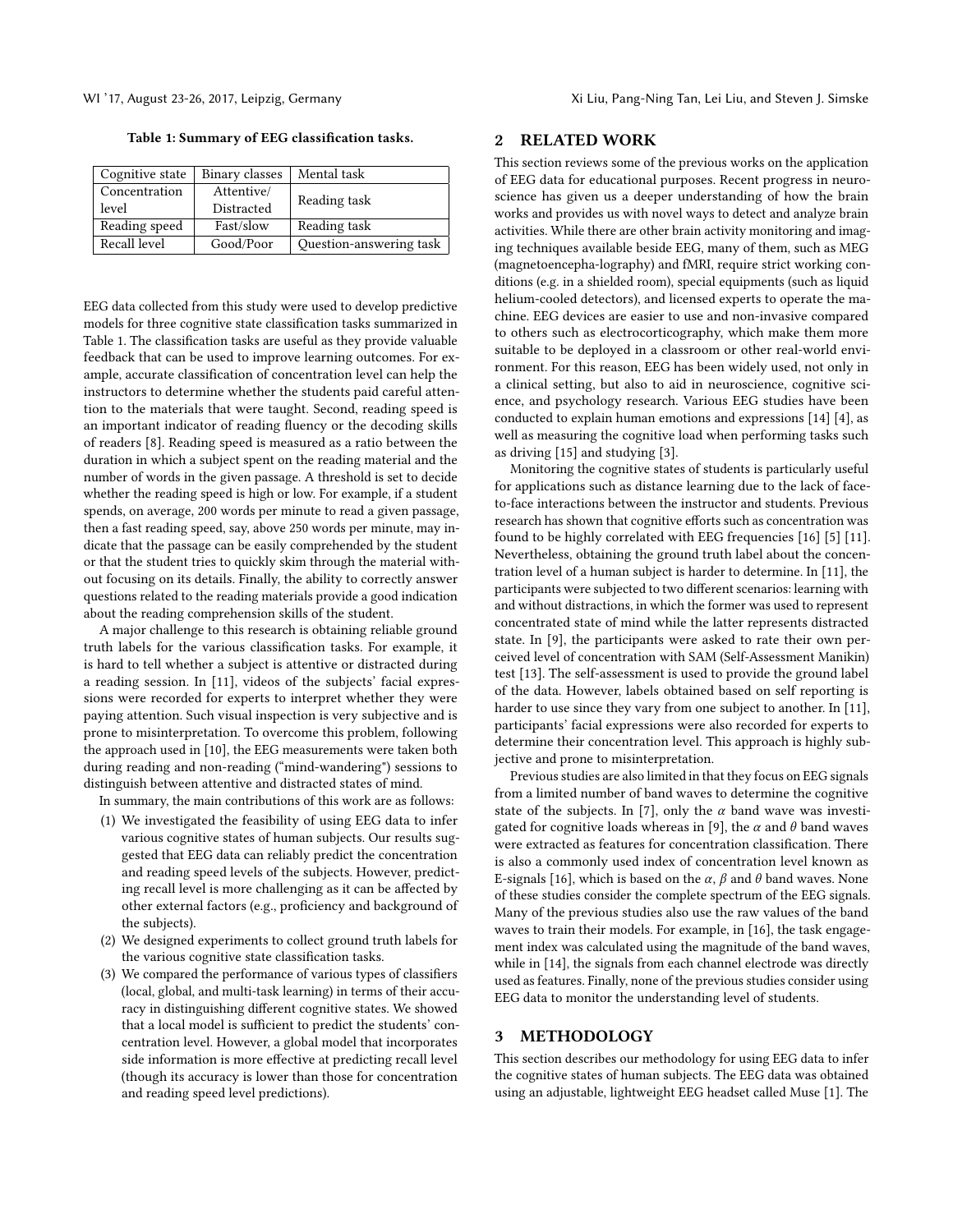<span id="page-2-0"></span>Automated Classification of EEG Signals for Predicting Students' Cognitive State during Learning WI '17, August 23-26, 2017, Leipzig, Germany

|                | Gender | English       | Technical  |
|----------------|--------|---------------|------------|
| Subject ID     |        | Proficiency   | Background |
| 1              | Male   | High (native) | Mid        |
| $\overline{2}$ | Male   | High          | High       |
| 3              | Male   | Low           | High       |
| 4              | Male   | High          | High       |
| 5              | Female | High (native) | Low        |
| 6              | Male   | High          | High       |
| 7              | Male   | Mid           | High       |
| 8              | Male   | Low           | Low        |
| 9              | Female | Mid           | Low        |
| 10             | Female | Low           | Low        |
| 11             | Female | Low           | Mid        |

Table 2: Basic Information of the Participants.

Muse headset has 7 sensors capable of reading 4 channels of data two on the forehead (Fp1 and Fp2) and two behind the ears (TP9 and TP10). The EEG signals were generated at a sampling rate of 220Hz. Muse not only collects the raw EEG signals, it also has a digital signal processing component for de-noising and decomposing the time series into measurements of power spectral density.

#### 3.1 Design of Experiment

The goal of our study is to investigate the feasibility of using EEG recordings to determine the cognitive state of the human subjects as they were provided with some passages to read. Each subject was initially invited into a quiet room. An instructor was present to help the subject put on the Muse device properly and to pair the Muse device with a computer via Bluetooth. The MuseLab software was installed on the computer to visualize and record the EEG signals. Each subject was required to perform the following tasks:

- Reading: The subject was given a passage to read from the abstract of an article that appeared in the Science Journal. The articles belong to many subject areas including environmental science, education, physics, and cell biology. The abstracts chosen do not require extensive technical background to understand their content. Each subject was allocated two minutes to complete the reading task.
- Question answering: Each reading task was immediately followed by a question-answering task. The subjects were required to answer the following 3 multiple-choice questions related to the reading material:
- (1) Which subject area best describes this article?
- (2) What is this article mainly about?
- (3) Which of the following is NOT mentioned in this article? The 3 questions were ordered in increasing level of difficulty to assess the recall level of the subjects, i.e., whether they understood the passage they had read.
- Mind wandering: With their eyes open, the subjects were asked to stay in a comfortable pose. They were allowed to look around, but were asked not to focus their thought on anything for a duration of one minute. This mind-wondering session is used to capture EEG signals when the subject is not concentrating.

Table 3: Schedule of mental task experiment.

<span id="page-2-1"></span>

| ID                                     | Task           | <b>ID</b>    | Task           |
|----------------------------------------|----------------|--------------|----------------|
| $A1-1, R1-1$                           | Reading, Q&A   | $A2-1, R2-1$ | Reading, Q&A   |
| A <sub>1</sub> -2, R <sub>1</sub> -2   | Reading, Q&A   | $A2-2, R2-2$ | Reading, Q&A   |
| $M1-3$                                 | Mind wandering | $M2-3$       | Mind wandering |
| A <sub>1</sub> -4, R <sub>1</sub> -4   | Reading, Q&A   | $A2-4, R2-4$ | Reading, Q&A   |
| $A1-5, R1-5$                           | Reading, Q&A   | $A2-5, R2-5$ | Reading, Q&A   |
| $M1-6$                                 | Mind wandering | $M2-6$       | Mind wandering |
| $A1-7, R1-7$                           | Reading, Q&A   | $A2-7, R2-7$ | Reading, Q&A   |
| A <sub>1</sub> -8, R <sub>1</sub> -8   | Reading, Q&A   | $A2-8, R2-8$ | Reading, Q&A   |
| $M1-9$                                 | Mind wandering | $M2-9$       | Mind wandering |
| A1-10, R1-10                           | Reading, Q&A   | A2-10, R2-10 | Reading, Q&A   |
| A1-11, R1-11                           | Reading, Q&A   | A2-11, R2-11 | Reading, Q&A   |
| $M1-12$                                | Mind wandering | $M2-12$      | Mind wandering |
| A1-13, R1-13                           | Reading, Q&A   | A2-13, R2-13 | Reading, Q&A   |
| A <sub>1</sub> -14, R <sub>1</sub> -14 | Reading, Q&A   | A2-14, R2-14 | Reading, Q&A   |
| $M1-15$                                | Mind wandering | $M2-15$      | Mind wandering |
| A1-16, R1-16                           | Reading, Q&A   | A2-16, R2-16 | Reading, Q&A   |
| A1-17, R1-17                           | Reading, Q&A   | A2-17, R2-17 | Reading, Q&A   |
| $M1-18$                                | Mind wandering | $M2-18$      | Mind wandering |
| A1-19, R1-19                           | Reading, Q&A   | A2-19, R2-19 | Reading, Q&A   |
| A1-20, R1-20                           | Reading, Q&A   | A2-20, R2-20 | Reading, Q&A   |
| $M1-21$                                | Mind wandering | $M2-21$      | Mind wandering |
| A1-22, R1-22                           | Reading, Q&A   | A2-22, R2-22 | Reading, Q&A   |
| $M1-23$                                | Mind wandering | $M2-23$      | Mind wandering |
|                                        |                |              |                |

There were 11 volunteer subjects who participated in the study. All subjects were healthy, right-handed, with varying degrees of English proficiency and technical background, as shown in Table [2.](#page-2-0) Each subject was required to complete 30 reading/questionanswering and 16 mind wandering trials. We divided the trials into 2 separate sessions (conducted on two different days) to avoid overtaxing the subjects. Table [3](#page-2-1) presents the complete schedule of our mental task experiment.

#### <span id="page-2-2"></span>3.2 Data Collection

We collected EEG recordings from each subject for all 76 mental tasks (30 reading, 30 question answering, and 16 mind wandering tasks). Previous studies have suggested there is significant relationship between a cognitive task such as concentration and the different frequency bands of EEG signals [\[7\]](#page-7-3) [\[12\]](#page-7-14) [\[6\]](#page-7-15). Instead of using the raw EEG signals, we use the preprocessed signals extracted by the digital signal processing (DSP) component of Muse. The typical frequency bands used in previous studies are  $\delta$  (1-4 Hz),  $\theta$ (5-8 Hz), α (9-13 Hz), β (12-30 Hz) and γ (30-50 Hz). Description about the time series can be found in [\[1\]](#page-7-13).

As previously noted, Muse generates 4 channels of data, where each channel has its own  $\alpha$ ,  $\beta$ ,  $\gamma$ ,  $\delta$ , and  $\theta$  time series. We took the average value of the four channels to calculate the average relative power for each frequency band. In addition, we also analyzed the is\_дood signal associated with each channel. Since the data from one or more channels is not always reliable due to various reasons (e.g., the headgear not mounted properly or the Bluetooth is disconnected), the *is\_good* time series indicates which channels are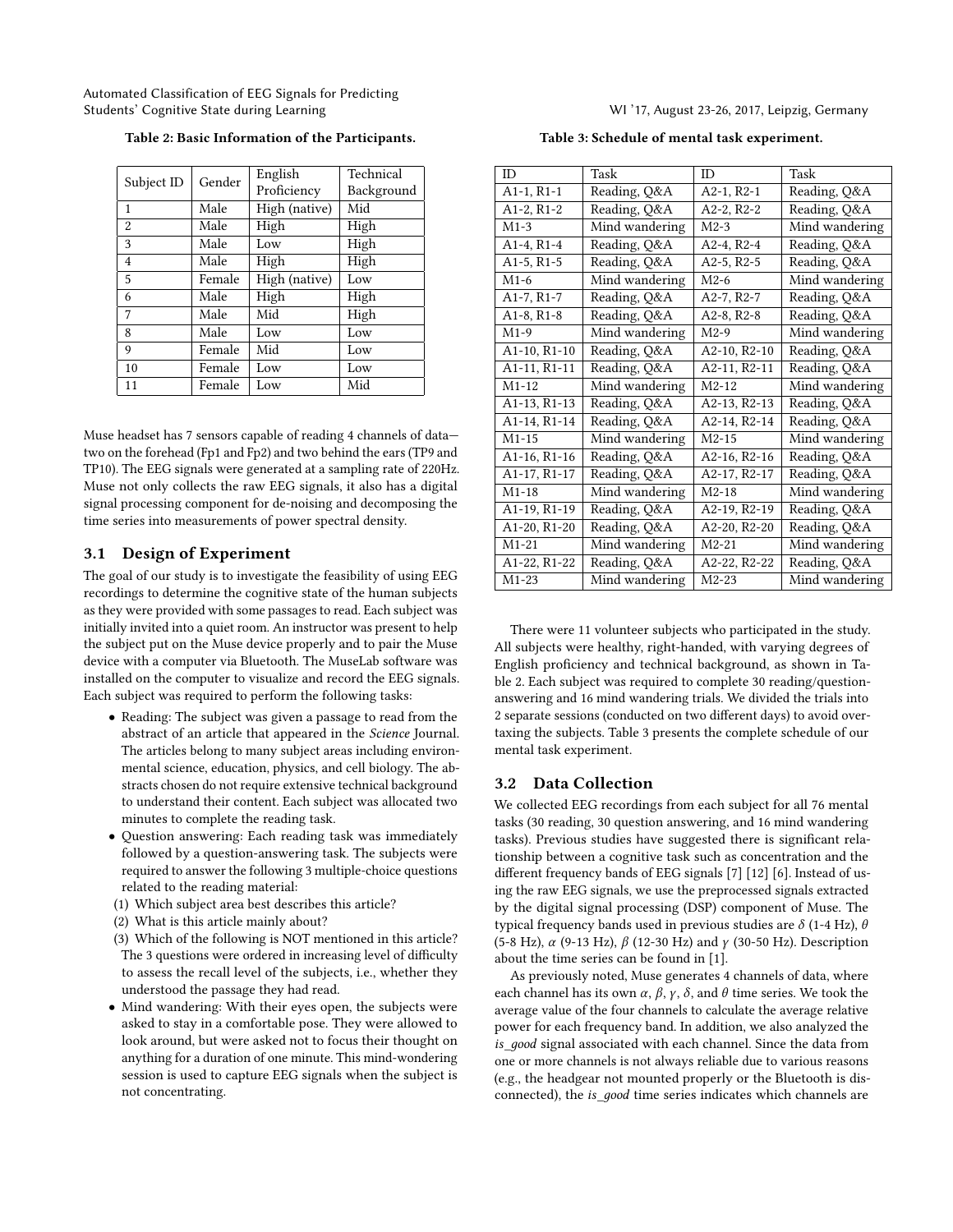<span id="page-3-0"></span>

Figure 1: Time series that shows the working condition of Muse for two subjects, with ID=10 and ID=11. The vertical axis represents the percentage of time during which none of the 4 channels are working. The blue stems correspond to reading trials, the green ones are question answering trials, while the red ones are mind wandering trials.

working properly [\[1\]](#page-7-13). If the data for a given channel is unreliable, we ignore its value when computing the average relative band power. At least one of the channels must work properly for us to trust the EEG data. Furthermore, as the number of channels that worked properly may vary from time to time, we calculated the percent of time within each trial for which all four channels were not working properly. If the percent of time exceeds 50% for a given trial, we discarded its corresponding EEG data. Figure [1](#page-3-0) shows the percentage of time in which the sensors are not operating correctly for two subjects, with IDs #10 and #11, respectively. As most of the data are unreliable, we decided to remove these two subjects from our experimental study. We ended up using EEG data from the remaining 9 subjects in our study.

#### 3.3 Feature Extraction

Figure [2](#page-3-1) shows examples of the average  $\alpha$ ,  $\beta$ ,  $\gamma$ ,  $\delta$ , and  $\theta$  time series from a same subject during one of the reading and mind wandering trials. The EEG signals for the two tasks are quite different, suggesting the possibility of using a classifier to discriminate the two cognitive states. Instead of using the raw time series for classification, we derive the following summary statistics from each of the 5 relative band powers—root-mean-square value, maximum and minimum amplitude, peak-to-peak of amplitude, variance, and approximate entropy—to create 30 features (5 bands  $\times$  6 summary statistics) characterizing the EEG signals.

In addition to the EEG signals, we have also collected side information about the subjects and the reading materials.

• English proficiency and technical level of the subjects: Fluency in English may affect the performance of a subject during

<span id="page-3-1"></span>

Figure 2: An example of the relative band waves during a reading trial (upper) and a mind-wandering trial (lower).

the reading and question answering sessions. Since the reading materials were obtained from the Science journal, the technical background of the human subjects is expected to have an impact on their understanding level.

- Reading time and number of words in the abstract: The reading speed is computed based on the ratio between number of words in a given abstract to reading time.
- Difficulty level of the reading material: We apply the Linsear write index [\[2\]](#page-7-16), a widely-used readability metric for English text. The metric is calculated based on sentence length and the number of words used that have three or more syllables.
- Difficulty level of the questions: The multiple choice questions may have different levels of difficulty. To compute the difficulty level of a question for a given human subject, we took the average number of correct answers provided by other human subjects on the same question. If there are few participants who can answer the question correctly, the difficulty level of the question will be high.

The features used for the different classification tasks are summarized in Table [4.](#page-4-0) We use the EEG signals to classify the concentration level and reading speed of the subjects during their reading trials. To classify the recall level, we also use side information about the subject and reading material in addition to the output of the concentration level classifier.

## 3.4 Classification

We applied the following classifiers to the EEG data:

- Local model. We train a local model for each subject independently using the subject's training data. The test data for each subject is then classified using the local model trained for the subject.
- Global model. We train a global model by pooling together the training data from all the subjects. In this setting, the same model is used to classify the test data for all the subjects.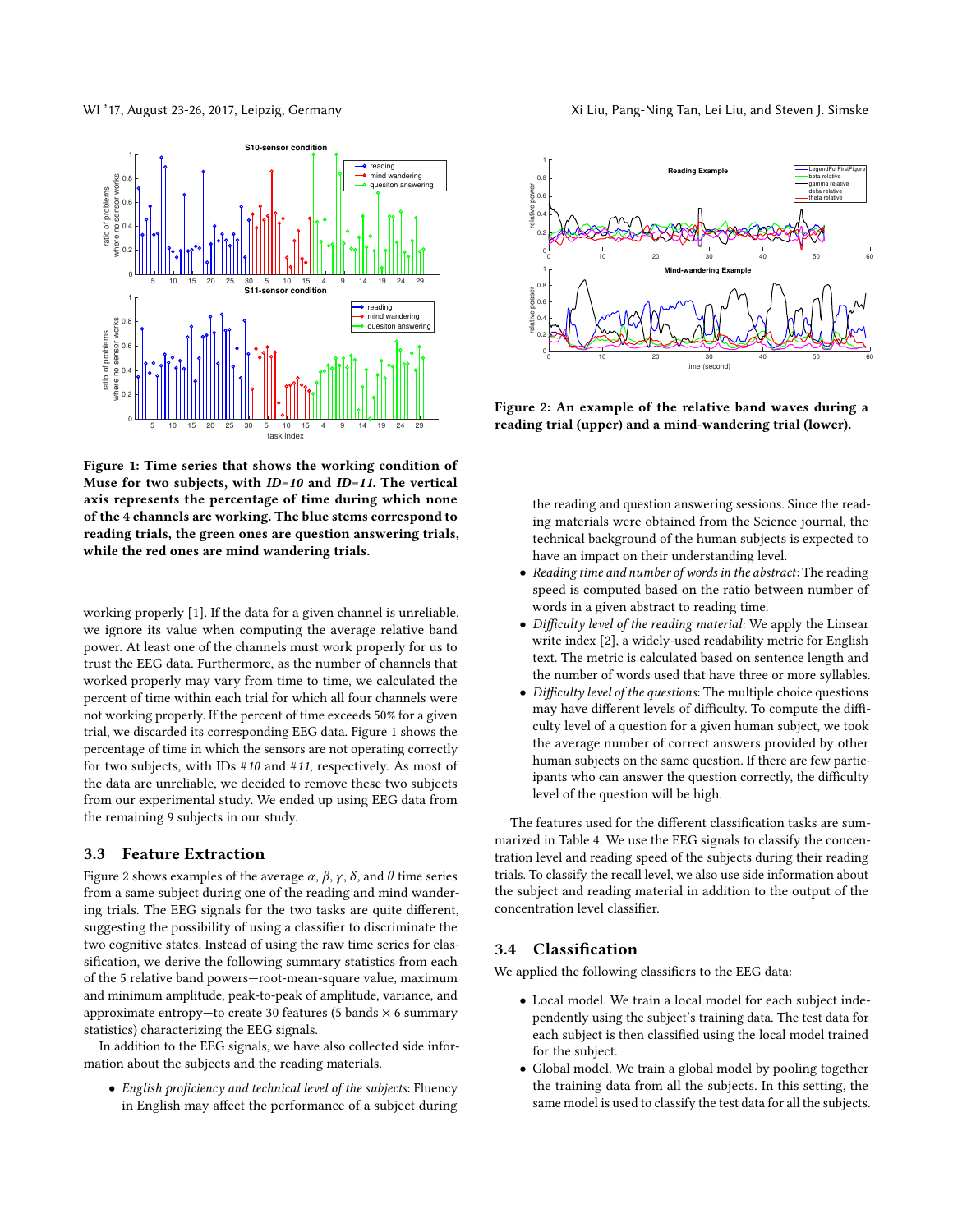Automated Classification of EEG Signals for Predicting Students' Cognitive State during Learning WI '17, August 23-26, 2017, Leipzig, Germany

#### <span id="page-4-0"></span>Table 4: Features used to classify the cognitive states of the human subjects.

| Feature    |                        | Concentration | Reading | Recall |
|------------|------------------------|---------------|---------|--------|
| category   | Features               | Level         | Speed   | Level  |
| EEG        | <b>EEG</b> signals     | X             | X       |        |
| Reading    | Size of article        |               |         | X      |
| material   | Linsear index          |               |         |        |
| Learning   | Concentration          |               |         |        |
| process    | Duration               |               |         | X      |
|            | Reading speed          |               |         |        |
| Subjects'  | English level          |               |         |        |
| background | <b>Technical level</b> |               |         | x      |

• Multi-task learning: In this setting, the test data for each subject is classified using his/her local model. Here, the local models of the subjects are trained by optimizing a joint objective function, as described in Section [3.4.2.](#page-4-1)

3.4.1 Logistic Regression. We employ the L1-regularized logistic regression to train both our local and global classification models. Logistic regression is a widely used linear model for binary classification. The L1-regularizer was used to generate sparse models and prevent overfitting. The objective function is given below:

$$
\min_{\theta} \sum_{j=1}^{n} \log \left( 1 + \exp(-y_j(\theta^T \mathbf{x}_j)) \right) + \gamma ||\theta||_1 \tag{1}
$$

where  $\theta$  is the model parameter,  $\gamma$  is the regularizer, *n* is the total number of training instances,  $X$  is the input data matrix, and  $y$  is the class labels  $(-1$  or  $+1$ ).

<span id="page-4-1"></span>3.4.2 Multi-task Learning. Multi-task learning is an emerging learning paradigm for solving multiple, related learning tasks jointly by exploiting the common structure of the problem. The approach assumes there is a set of correlated prediction tasks to be solved, where each task can have its own training data. In this study, the prediction of cognitive state for each subject can be regarded as a single learning task. Despite the differences in the EEG signals and other features for each subject, we investigate the feasibility of applying multi-task learning to jointly train their predictive models. Specifically, we use the sparse graph-regularized logistic regression classifier provided by the MALSAR [\[18\]](#page-7-17) software package. The classifier was designed to optimize the following objective function:

$$
\min_{\Theta} \qquad \sum_{i=1}^{t} \sum_{j=1}^{n_i} \log(1 + exp(-Y_{ij}(\Theta_i^T X_{ij}))) + \rho_1 ||\Theta R||_F^2 + \rho_2 ||\Theta \|\|_F^2
$$
\n
$$
s.t. \qquad R = I_t - I_t/t
$$

where,  $t$  is the number of tasks (subjects),  $\mathbf{X}_i$  is the data matrix for task  $i$ ,  $\mathbf{Y}_i$  is ground truth labels for task  $i$ ,  $\boldsymbol{\Theta}$  is the parameter matrix for all  $t$  tasks,  $\Theta_i$  is the  $i$ -th column of  $\Theta$ , or the parameter vector of the *i*-th task,  $I_t$  is a *t*-dimensional identity matrix, and  $I_t$  is a t-dimensional square matrix with all elements as 1. The first regularization term,  $\lvert\lvert\Theta\mathbf{R}\rvert\rvert_F^2$ , penalizes the deviation of each local model from the mean model  $\sum_{i=1}^{t} \theta_i$ , while the second regularization term,  $||\Theta||_1$ , controls the model sparsity.

## 4 EXPERIMENTAL EVALUATION

We have conducted extensive experiments to provide answers to the following research questions: (1) Can EEG data be effectively used to recognize different cognitive states? (2) Should we use features from all frequency bands or a subset of the bands? (3) Does the choice of classifier affect prediction accuracy and if so, which choice is most effective for each cognitive state prediction task?

#### 4.1 Ground Truth Labeling

One of the key challenges in this research is to determine the ground truth label for each trial. Our procedure for annotating the EEG data from different trials of each human subject is described below.

Labels for Concentration Level. Following the approach used in [\[5\]](#page-7-10), we assign all the reading tasks to the positive (attentive) class and the mind wandering tasks to the negative (distracted) class. The proportions of positive and negative examples in the labeled data are 65% and 35%, respectively.

Labels for Reading speed. Previous studies [\[8,](#page-7-5) [17\]](#page-7-18) have suggested a strong correlation between reading speed or fluency and reading comprehension. We measure the reading speed for all the abstracts read by each subject. For each subject, if the reading speed is higher than the median, we label the reading trial as positive ("high speed"); otherwise, it is labeled as negative ("low speed") class. There are almost equal proportions of positive and negative examples in the labeled data.

Labels for Recall Level. For predicting recall level, we calculate the number of correct answers provided by the subjects during the question-answering trials. Since most subjects were able to answer the first question correctly, we determine the recall level based on the answers to the last two questions. If the answers to the last two questions were correct, we label the question-answering trial as positive ("good") class; otherwise it is labeled as negative ("poor") class. The proportions of positive and negative examples in the labeled data are 55% and 45%, respectively.

## 4.2 Experimental Setup

We use repeated k-fold cross validation to report the average classification performance for each method. Specifically, we divide the dataset into k folds and use a subset of the folds for training and the remaining for testing. This process is repeated 10 times. We vary the training set size by setting k to 5 and 10. For example, to obtain 10% training set, we use 10-fold cross validation, with 1 fold reserved for training and the remaining 9 folds for testing. Similarly, for 80% training set, we apply 5-fold cross validation, with 4 folds reserved for training and the remaining fold for testing. For local and multi-task learning classifier, the models were developed using the EEG data associated with each subject. For global classifier, we aggregated the training data from all subjects before constructing the model.

### 4.3 Performance Evaluation

We reported the performance for the various cognitive state prediction tasks in terms of their model accuracy as well as their F1 scores for both positive and negative classes. Although there were initially 11 human subjects, only 9 of them produce reliable data (see Section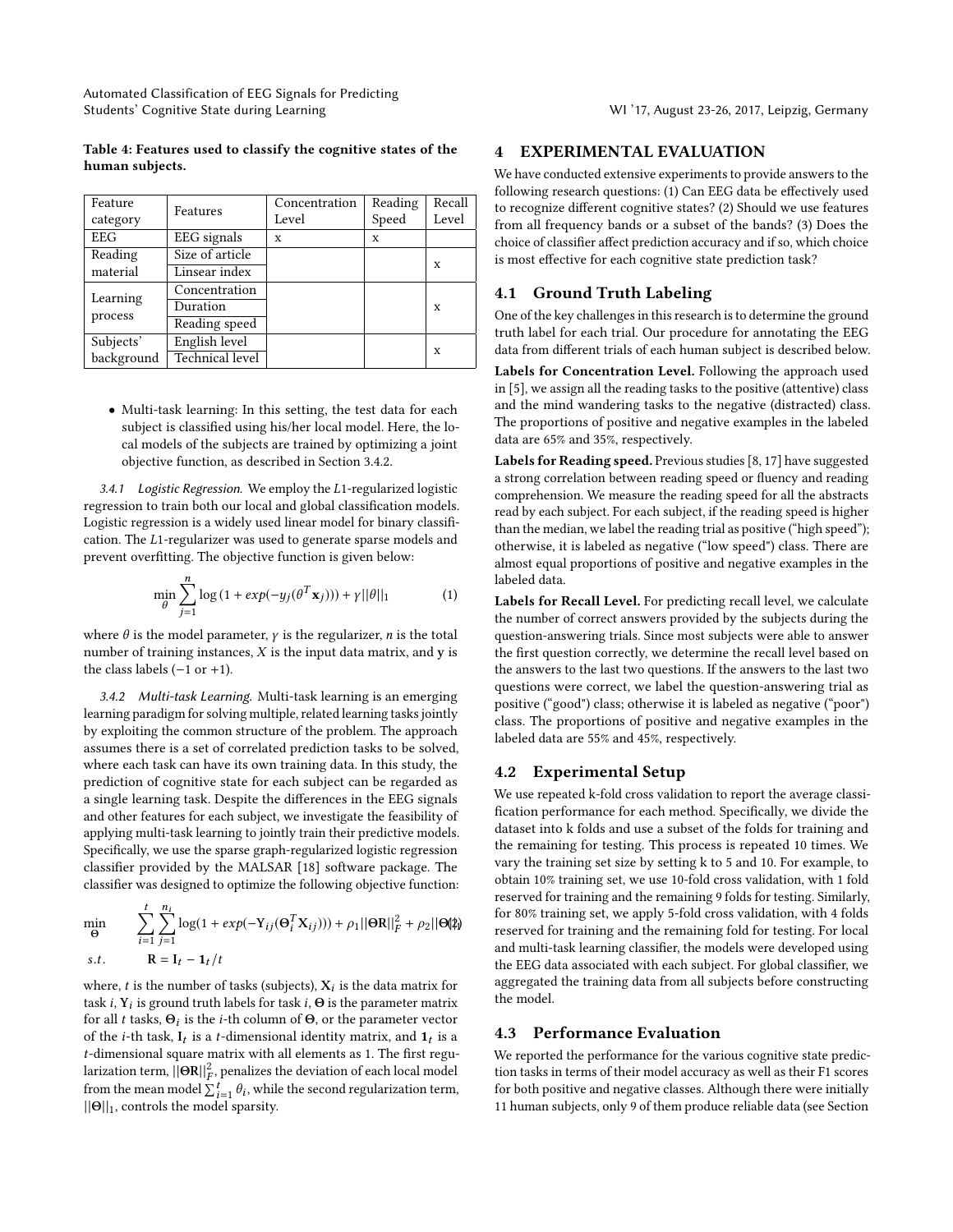<span id="page-5-0"></span>Table 5: Performance comparison for concentration level prediction

|              |            | Accuracy         | + class F1       | - class F1       |
|--------------|------------|------------------|------------------|------------------|
|              |            | $(\%)$           | score $(\%)$     | score $(\%)$     |
| 80% data     | Local      | $91.88 \pm 0.47$ | $93.93 \pm 0.36$ | $87.73 \pm 0.72$ |
| for training | Global     | $81.42 \pm 0.84$ | $86.20 \pm 0.65$ | $71.56 \pm 1.39$ |
|              | Multi-task | $91.47 \pm 0.48$ | $93.60 \pm 0.35$ | $87.22 \pm 0.77$ |
| 20% data     | Local      | $85.40 \pm 1.07$ | $89.25 \pm 0.77$ | $77.27 \pm 1.88$ |
| for training | Global     | $79.47 \pm 0.63$ | $84.85 \pm 0.46$ | $68.15 \pm 1.11$ |
|              | Multi-task | $86.42 \pm 1.02$ | $90.00 \pm 0.69$ | $78.85 \pm 1.87$ |
| $10\%$ data  | Local      | $79.72 \pm 0.66$ | $85.34 \pm 0.56$ | $67.08 \pm 0.88$ |
| for training | Global     | $76.46 \pm 0.78$ | $82.84 \pm 0.49$ | $65.52 \pm 1.72$ |
|              | Multi-task | $81.33 \pm 0.63$ | $86.43 \pm 0.48$ | $70.05 \pm 1.1$  |
| Random       | Local      | 55.01            | 65.80            | 34.29            |
| Guess        | Global     | 54.97            | 65.77            | 34.23            |

[3.2\)](#page-2-2) that will be used to report our experimental results. We also reported the results for random guessing, which is computed based on the proportion of positive and negative examples in the data. For example, suppose there are  $n_+$  positive and  $n_−$  negative examples in the data, the accuracy for random guessing is  $(n_+^2 + n_-^2)/(n_+ + n_-)^2$ .

4.3.1 Concentration Level Prediction. Table [5](#page-5-0) shows the results for concentration level prediction using all three classification methods (local, global, and multi-task learning). With 80% training data, the accuracies for all three methods are high, exceeding 81%, which suggest that concentration level can be accurately determined from the EEG data. Furthermore, both the local and multi-task learning models appear to outperform the global model, achieving an accuracy exceeding 90%. This suggests that the EEG signals that characterize the attentive and distracted classes for each subject is quite different, thus aggregating the data together to build a global model will degrade the overall prediction accuracy.

By decreasing the training set size, the results given in Table [5](#page-5-0) also suggest that: 1). the accuracies for all three methods will be lower, which is not surprising; 2). The accuracy for local classifier decreases most rapidly, from 91.88% to 79.72%, for the training set size of 10% since there are only 3-4 training examples available for each local classifier; 3). The accuracy for global model does not decrease as rapidly, from 81.42% to 76.46%, because the model still has adequate training examples (even when only 10% of the data is reserved for training, there are still 30-40 training examples available); 3). The local models still outperform the global model, which again indicates the importance of training personalized models to classify concentration level; 4). Multi-task learning can exploit information from other subjects to produce higher accuracy models compared to the local classifiers when the training set size is small. These results suggest that multi-task learning can produce better models compared to the local and global classifiers when there are limited EEG data available for each subject.

Figure [3](#page-5-1) shows the prediction accuracy for each individual subject with 80% training data. Observe that the accuracy for both local and multi-task learning models are higher than the global model, which is consistent with the results shown in Table [5.](#page-5-0) Furthermore, there is a significant difference in performance between the local and global models for subject IDs #1 and #2. This suggests that

<span id="page-5-1"></span>

Figure 3: Concentration level prediction accuracy for individual subjects with 80% training data.

<span id="page-5-2"></span>

Figure 4: Pair-wise similarities between human subjects in terms of their EEG derived features.

the EEG-derived features characterizing the classes for the two subjects are different from those for other subjects, which is why a global model is not as effective when applied to the EEG data. The finding can be confirmed by looking at the heat map shown in Figure [4,](#page-5-2) which shows the pairwise similarities between the different subjects. The two subjects IDs #1 and #2 appear to have lower similarities compared to other subjects.

Figure [5](#page-6-0) compares the results of using our proposed features against Muse's own predictions [\[1\]](#page-7-13), which are based on the  $\sigma$  band wave only, and the E-signal features proposed in [\[16\]](#page-7-2), which were based on the  $\alpha$ ,  $\beta$ , and  $\theta$  band waves. The results suggested that our proposed features are more effective than both Muse and E-features irrespective of the type of classifier used. This result suggests the need to use a wider range of frequency spectrum to improve concentration level prediction, unlike other prior studies that are limited to using one or two frequency bands [\[7\]](#page-7-3) [\[9\]](#page-7-11).

4.3.2 Reading Speed Prediction. Next, we examine the effectiveness of using EEG data to predict the reading speed of the human subjects. With 80% training set size, the results shown in Table [6](#page-6-1) suggest that the EEG features are still quite effective, i.e., significantly better than random guessing, though the accuracies are much lower (around 67%) compared to concentration level prediction (around 90%). Furthermore, all three classifiers (local, global, and multi-task learning) are quite comparable in performance.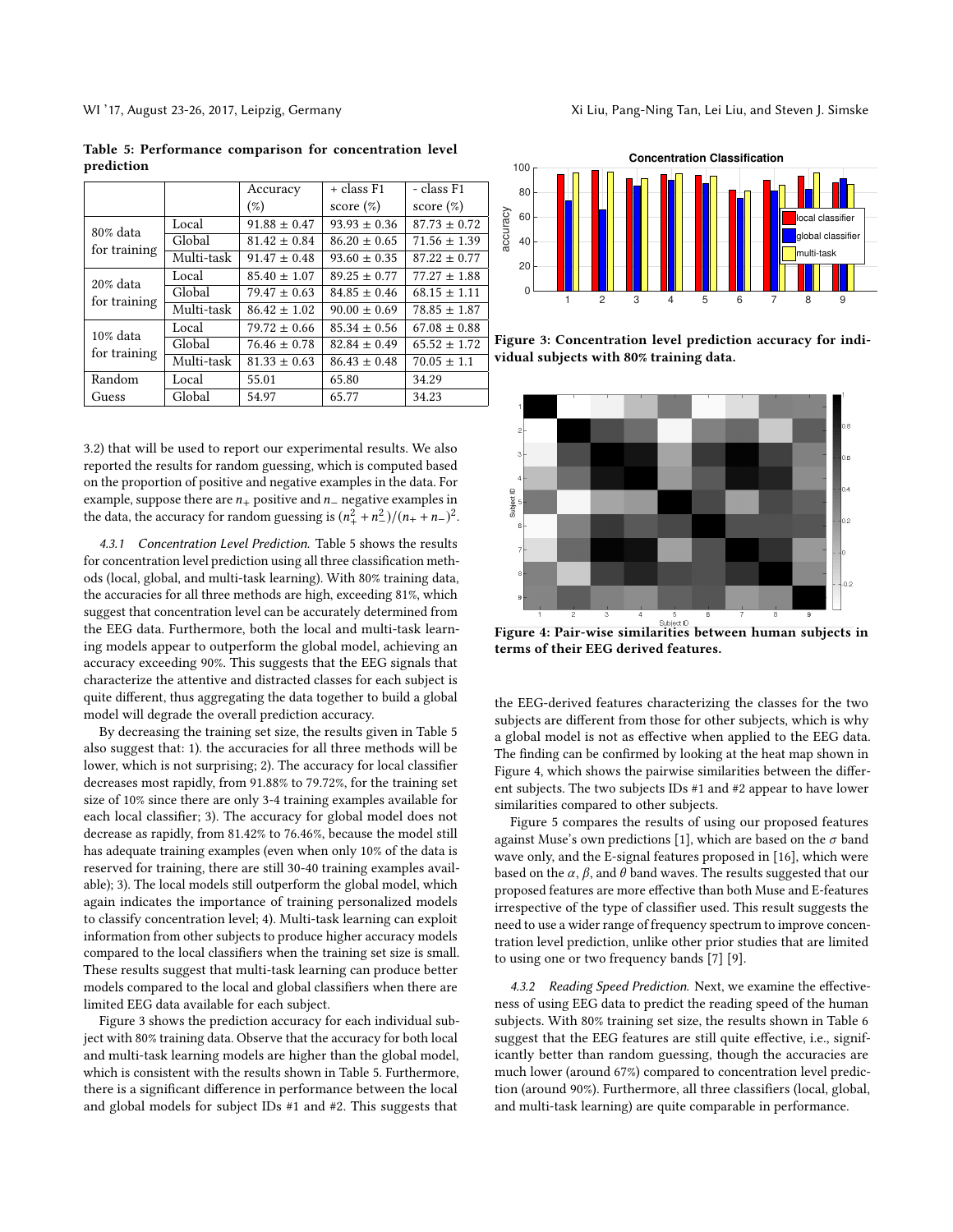Automated Classification of EEG Signals for Predicting Students' Cognitive State during Learning WI '17, August 23-26, 2017, Leipzig, Germany

<span id="page-6-0"></span>

Figure 5: Performance comparison for concentration level prediction using different feature sets.

|            | Accuracy         | + class F1       | - class F1       |
|------------|------------------|------------------|------------------|
|            | $(\%)$           | score $(\%)$     | score $(\%)$     |
| Local      | $68.07 \pm 1.69$ | $67.36 \pm 1.86$ | $68.74 \pm 1.79$ |
| Global     | $67.92 \pm 1.59$ | $68.10 \pm 1.76$ | $67.73 \pm 1.5$  |
| Multi-task | $68.33 \pm 1.12$ | $68.16 \pm 1.16$ | $68.50 \pm 1.2$  |
| Local      | $59.25 \pm 1.88$ | $57.64 \pm 1.96$ | $60.74 \pm 1.86$ |
| Global     | $63.94 \pm 1.1$  | $63.98 \pm 1.31$ | $63.87 \pm 1.38$ |
| Multi-task | $64.37 \pm 1.3$  | $64.31 \pm 1.25$ | $64.39 \pm 1.75$ |
| Local      | $56.75 \pm 0.85$ | $56.05 \pm 1.33$ | $57.41 \pm 0.7$  |
| Global     | $61.46 \pm 1.18$ | $60.78 \pm 1.71$ | $62.09 \pm 1.26$ |
| Multi-task | $61.05 \pm 0.85$ | $60.16 \pm 1.61$ | $61.88 \pm 0.44$ |
| Local      | 50.01            | 50.39            | 49.63            |
| Global     | 50.00            | 50.38            | 49.62            |
|            |                  |                  |                  |

<span id="page-6-1"></span>Table 6: Performance comparison for reading speed prediction.

When the training set size decreases, the performances for all three methods will degrade, with the accuracy for the local classifier decreases most rapidly compared to the global classifier and multitask learning. Unlike concentration level prediction, both the global and multi-task learning models become significantly better than the local models. This is because reading speed classification is a much harder problem, thus, having sufficient training data is important to distinguish fast from slow reading speed.

In addition, Figure [6](#page-6-2) shows the prediction results for the individual subjects with 80% training set size. In general, the accuracies are quite comparable, though, for some subjects, the local model is better whereas for others, the global model has a slight advantage.

4.3.3 Recall Level Prediction. Finally, we report the results for predicting recall level of the human subjects. First, we examine the results when the classifier is trained using the EEG-derived features alone. The results shown in Table [7](#page-6-3) suggest that the classification performance is not much better than random guessing. This suggests that recall level is harder to predict using EEG data compared to concentration level and reading speed predictions.

Instead of using the raw EEG features, we consider using the output of the concentration level prediction as one of the input features for recall level prediction. We also augment our feature set with side

<span id="page-6-2"></span>

Figure 6: Reading speed prediction results for individual subjects with 80% training set size.

<span id="page-6-3"></span>Table 7: Performance of recall level prediction using only EEG signals.

|                | Accuracy         | + class F1       | - class F1       |
|----------------|------------------|------------------|------------------|
|                | $(\%)$           | score $(\%)$     | score $(\%)$     |
| Local          | $57.81 \pm 2.25$ | $63.27 \pm 2.02$ | $50.40 \pm 2.82$ |
| Global         | $51.45 \pm 2.35$ | $58.28 \pm 2.34$ | $41.86 \pm 3.17$ |
| Multi-task     | $57.55 \pm 1.97$ | $64.02 \pm 1.63$ | $48.18 \pm 3.15$ |
| Random         | 53.36            | 57.61            | 48.15            |
| guess (local)  |                  |                  |                  |
| Random         | 50.50            | 55.02            | 44.98            |
| guess (global) |                  |                  |                  |

information about the reading materials and the human subjects. Table [8](#page-7-19) summarizes the classification results. Note that, among all the side information features listed in Table [4,](#page-4-0) the local and multitask learning models include only features derived from the reading material and learning process, whereas the global model also incorporates features about the individual subjects' background. The additional features help the global classifier to outperform both the local and multi-task learning models. Note that if we exclude the individual subjects' background, the accuracy for the global model decreases from 63.12% to 59.07%, while the accuracy for the local models remains the same.

Observe that the performance for all three classifiers are better than the results shown in Table [7,](#page-6-3) which employ only the EEG features. In addition, the global model achieves 63% accuracy, which is significantly higher than random guessing as well as the local models, though it is still lower than the accuracies for concentration level and reading speed predictions. Similar to reading speed classification, the performances for all three methods degrade considerably with decreasing training set size.

The predictive performance for individual subjects shown in Figure [7](#page-7-20) validated our results that the global model is generally more effective than the other two competing models. This result makes sense as the global classifier is the only one that can utilize side information about the individual subjects, such as technical background and English proficiency, to predict recall level of the subjects. As shown in Figure [8,](#page-7-21) these are the two most prominent features for classification using the global model.